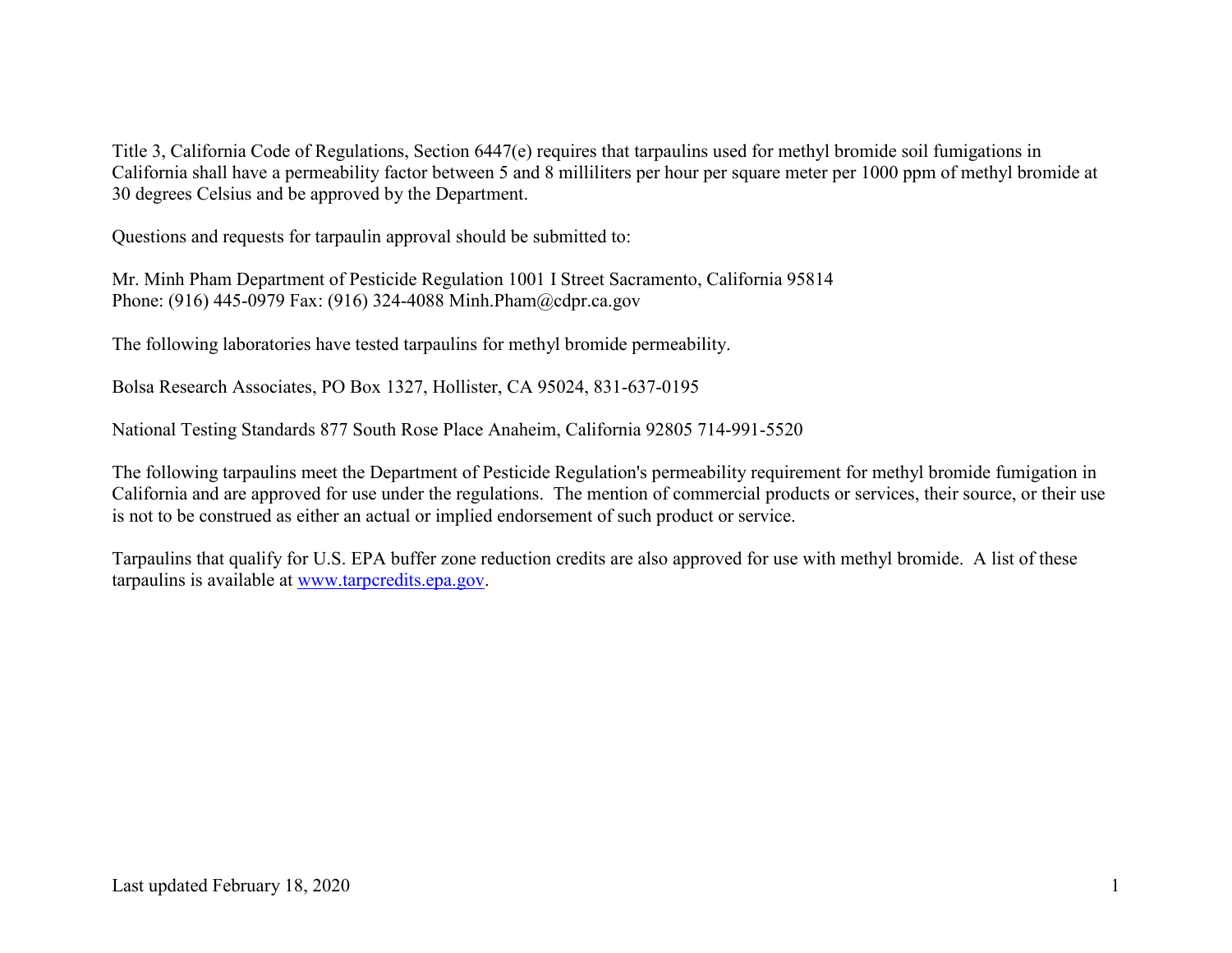| <b>Company Name/Address</b>                       | <b>Thickness</b> | <b>Product Code</b>                            |
|---------------------------------------------------|------------------|------------------------------------------------|
| <b>Adcock Manufacturing Corporation 1550 West</b> | $1.25$ mil       | Brite'nup, silver, stock number 2962           |
| 132 <sub>nd</sub> Street                          |                  |                                                |
| Gardena, CA 90204                                 |                  |                                                |
| $(310)$ 532-4350                                  |                  |                                                |
| AEP Industries, Inc.                              | $1.0$ mil        | "Hi Barrier" Clear                             |
| 95 Chestnut Ridge Road                            |                  | (item number 0128512, $C# 0175028$ )           |
| Montvale, New Jersey 07645                        |                  |                                                |
|                                                   |                  |                                                |
| Armin Plastics Corporation                        | $1.5$ mil        | "HBA"                                          |
| 18901 East Railroad Street                        | $1.75$ mil       | "HBB"                                          |
| City of Industry, California 91748                | $2.0$ mil        | "HBC"                                          |
| $(800)$ 345-9347                                  | $0.0$ mil        | "HBD"                                          |
|                                                   | 4.0 or 6.0 mil   | "HBSWT"                                        |
| ATECH-California                                  | $1.15$ mil       | "LT-1200 Black"                                |
| 216 Venice Beach, Number 2                        | $1.15$ mil       | "LS-211 Silver and Black"                      |
| Huntington Beach, CA 92648                        |                  |                                                |
| $(888)$ 515-8055                                  |                  |                                                |
| <b>Atlantis Plastics</b>                          | $1.0$ mil        | "NP-9510"                                      |
| 2111 Third Avenue                                 | $1.5$ mil        | "NP-9560"                                      |
| Mankato, Minnesota 5600                           | $1.0$ mil        | "NP-9510 Clear Mulch Film"                     |
| <b>Bemis Company</b>                              | $1.75$ mil       | "State of CA-1350 Certified High Barrier Film" |
| 30300 Union City Boulevard                        | $1.5$ mil        | "Bemis Clear Tarpaulin/Order Number 127-31114" |
| Union City, California 94587                      | 1.5, 1.75 mil    | "Bemis Black Opaque Tarpaulin"                 |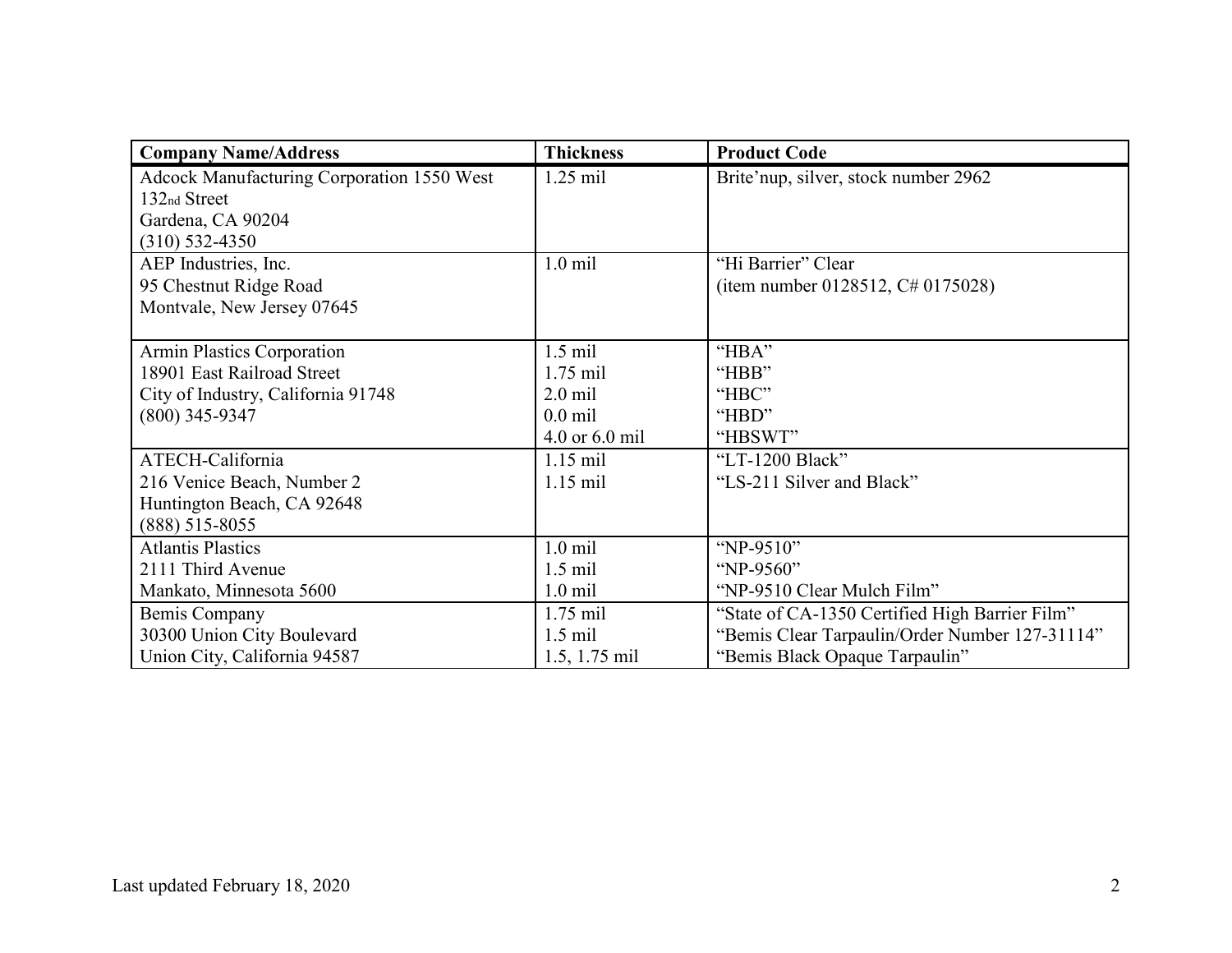| Berry Plastics Corporation (formerly Covalence | $1.5$ mil          | "HBA"                       |
|------------------------------------------------|--------------------|-----------------------------|
| Specialty Materials Corp)                      | $1.75$ mil         | "HBB"                       |
| 101 Oakley Street                              | $2.0$ mil          | "HBC"                       |
| Evansville, IN 47710                           | $1.0$ mil          | "HBD"                       |
|                                                | 2.0 4.0 or 6.0 mil | "HBSWT"                     |
| Distributed by                                 |                    |                             |
| TriCal                                         |                    |                             |
| 8770 Hwy 25                                    |                    |                             |
| Hollister, CA 95020                            |                    |                             |
| $\&$                                           |                    |                             |
| Soilfume                                       |                    |                             |
| 209 Riverside Rd                               |                    |                             |
| Watsonville, CA 95076                          |                    |                             |
| <b>Berry Plastics Corporation</b>              | $1.0$ mil          | Clear film "FUM13B"         |
| 4611 Central Avenue                            |                    |                             |
| Monroe, Louisiana 71203                        |                    |                             |
|                                                |                    |                             |
| Berry Global                                   | $1.1$ mil          | Clear film "FUM13B 1.1 mil" |
| 101 Oakley St.                                 |                    |                             |
| Evensville, IN 47710                           |                    |                             |
|                                                |                    |                             |
| <b>Bloomer Plastics Inc.</b>                   | $1.0$ mil          | BB900CV, black              |
| 1710 North Industrial Drive                    |                    |                             |
| Bloomer, WI 54729                              |                    |                             |
| 715-568-5775                                   |                    |                             |
|                                                |                    |                             |
| Cadillac Products                              | $1.0$ mil          | <b>High Barrier</b>         |
| (Distributed by TriCal, Inc.)                  |                    |                             |
|                                                |                    |                             |
|                                                |                    |                             |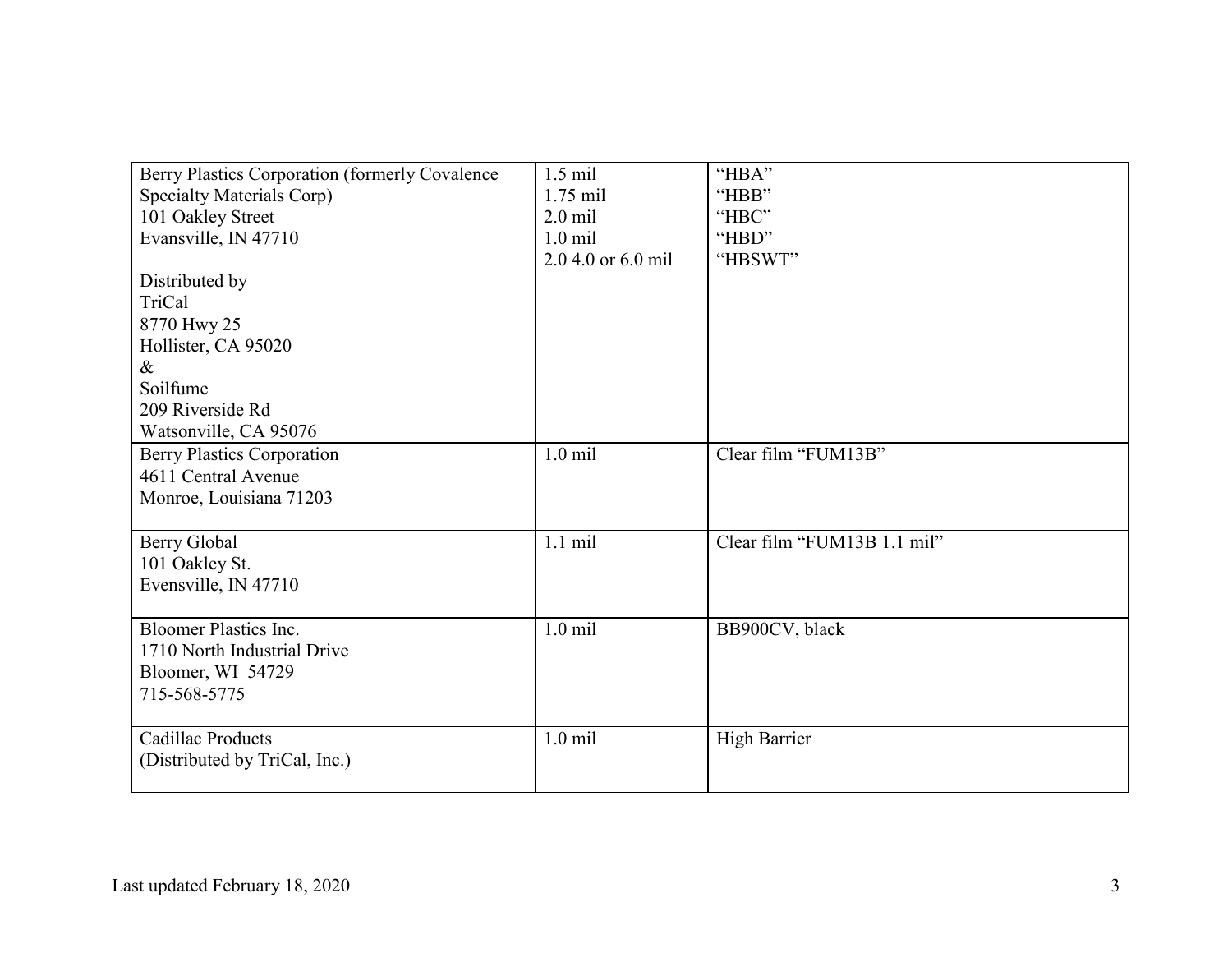| Covalence Specialty Materials Corp.                                                                          | $1.5$ mil                                                                                 | "HBA"                                                                                                                                                                                                                                                                                   |
|--------------------------------------------------------------------------------------------------------------|-------------------------------------------------------------------------------------------|-----------------------------------------------------------------------------------------------------------------------------------------------------------------------------------------------------------------------------------------------------------------------------------------|
| 18901 East Railroad Street<br>City of Industry, California 91748<br>$(800)$ 654-8119                         | $1.75$ mil<br>$2.0$ mil<br>$1.0$ mil<br>4.0 or 6.0 mil                                    | "HBB"<br>"HBC"<br>"HBD"<br>"HBSWT"                                                                                                                                                                                                                                                      |
| CT Film<br>2334 Timbergrove Drive<br>Valrico, Florida 33594                                                  | $1.0$ mil                                                                                 | "XSF-400 High Barrier Fumigation"                                                                                                                                                                                                                                                       |
| Dow Chemical Company<br>P.O. Box 881<br>City of Industry, California 91748                                   | $1.0$ mil                                                                                 | "High Barrier"                                                                                                                                                                                                                                                                          |
| Dragon International Trading Company<br>932 Madrid Street<br>San Francisco, California 94112<br>510-475-0708 | $1.0$ mil                                                                                 |                                                                                                                                                                                                                                                                                         |
| <b>Edison Plastics Company</b><br>P.O. Box 4979<br>Cerritos, California 90703<br>$(310)$ 403-7120            | $1.25$ mil<br>$1.5$ mil<br>$1.4$ mil<br>$1.5$ mil<br>$1.0$ mil<br>$1.0$ mil<br>$1.25$ mil | "High Barrier" Black-Colored mulch film<br>"High Barrier" Black-Colored mulch film<br>"High Barrier" Black/White-Colored mulch film<br>"High Barrier" Clear mulch film<br>"High Barrier" Black-Colored mulch film<br>"High Barrier" Clear mulch film<br>"High Barrier" Clear mulch film |
|                                                                                                              |                                                                                           |                                                                                                                                                                                                                                                                                         |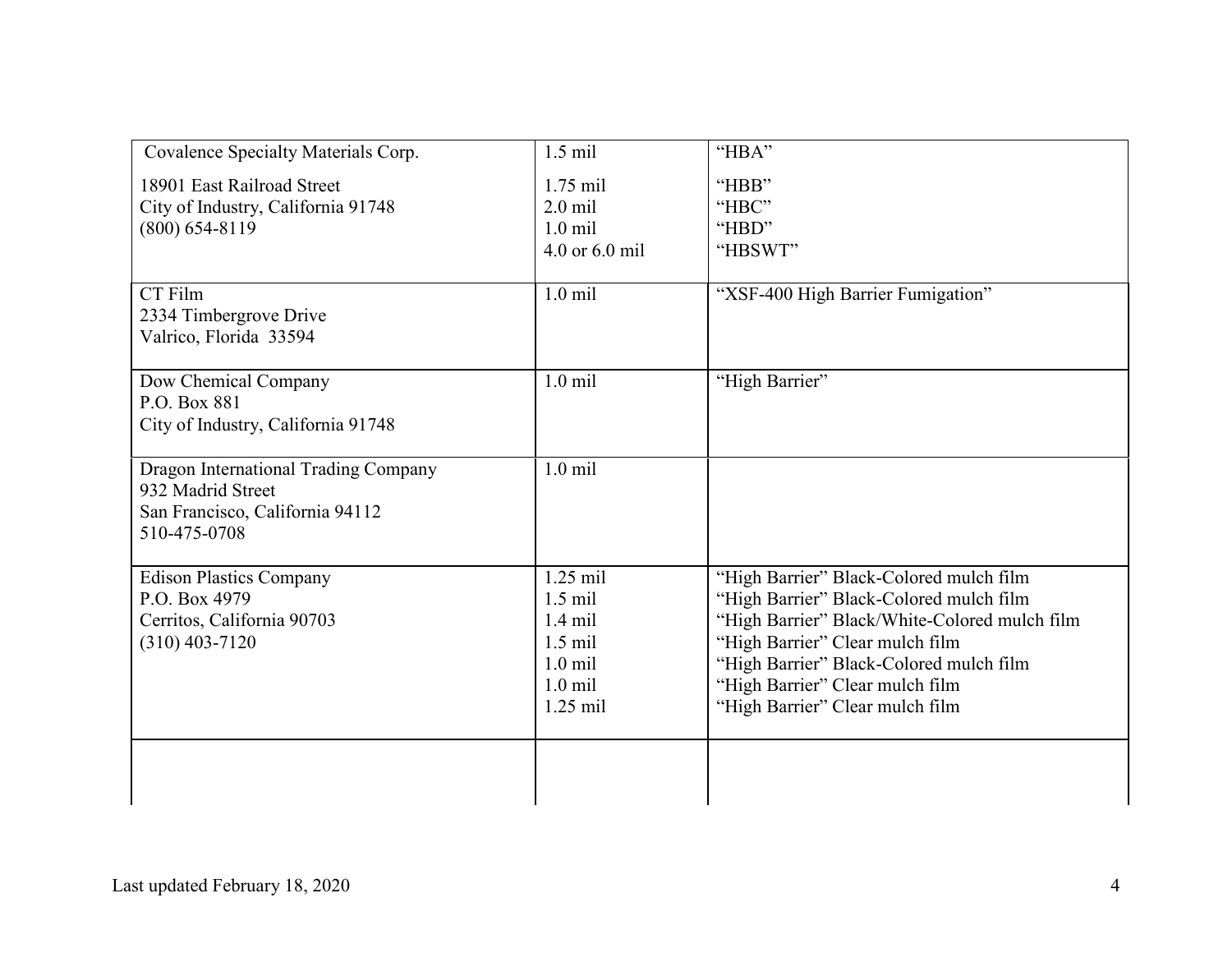| Exportadora de Plasticos Agricolas<br>(Distributed By TriCal, Inc.)<br>Carretera a Nogales No. 11556<br>Col. La Venta del Astillero<br>Zapopan, JAL.<br>Mexico CP 45221 | $1.0 \text{ mil}$<br>$1.25$ mil<br>$1.25$ mil<br>$1.0 \text{ mil}$<br>$1.25$ mil<br>$1.0$ mil<br>$1.5$ mil<br>$1.5$ mil | "1.0 mil Exportadora de Plasticos"<br>"HB Black Embossed"<br>"HB Clear Embossed"<br>"HB Black 1.00 High Barrier"<br>"HB Black 1.25 High Barrier"<br>"HB Clear 1.00 High Barrier"<br>"HB Black 1.50 High Barrier"<br>"HB Photoselective Green 1.50 High Barrier" |
|-------------------------------------------------------------------------------------------------------------------------------------------------------------------------|-------------------------------------------------------------------------------------------------------------------------|-----------------------------------------------------------------------------------------------------------------------------------------------------------------------------------------------------------------------------------------------------------------|
| <b>Filmtech Corporation</b><br>$2121$ 31 <sup>st</sup> Street SW<br>Allentown, PA 18103<br>610-849-3136                                                                 | $1.0$ mil<br>$1.25$ mil<br>$1.25$ mil<br>$1.25$ mil                                                                     | "FT549" black film<br>Clear embossed film<br>Black embossed film<br>Black/clear/black embossed film                                                                                                                                                             |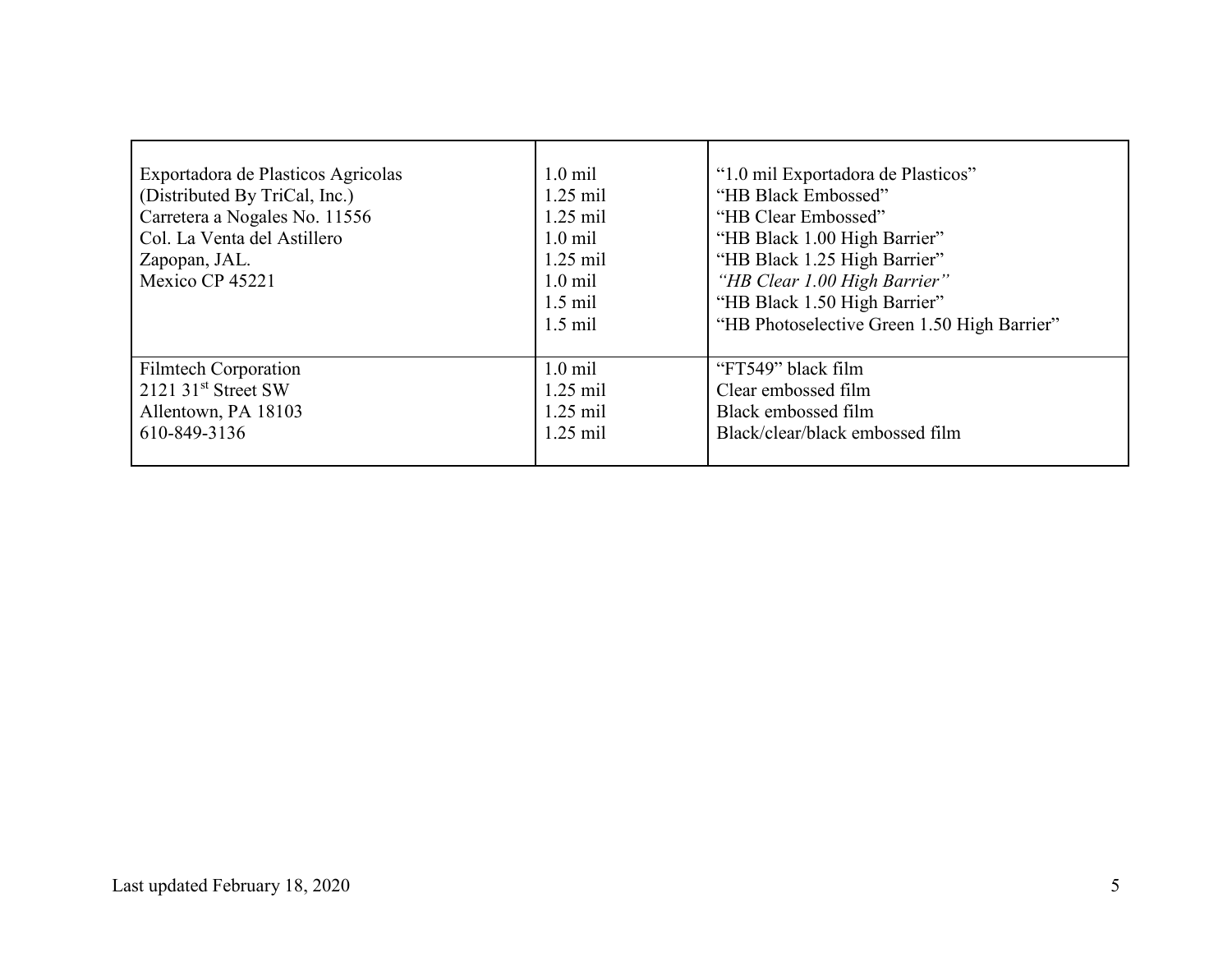| <b>Flexsol Packaging Corporation</b>  | $1.0$ mil         | "Clear Smooth Mulch, 503HC1"                             |
|---------------------------------------|-------------------|----------------------------------------------------------|
| 560 Ferry Street                      | $1.0$ mil         | "Black Smooth Mulch, 503HB1"                             |
| P.O. Box 5298                         | $0.9$ mil         | "Black Smooth Mulch, 503HB9"                             |
| Newark, New Jersey 07105-5298         |                   |                                                          |
| Ginegar Plastic Products, Ltd.        | $1.25$ mil        | "Ginegar/Polyon 1.25 mil Yellow/SLT Embossed<br>Film"    |
| Distributed By:                       | $1.25$ mil        | "Ginegar/Polyon 1.25 mil Clear Embossed Film"            |
| PolySource                            | $1.25$ mil        | "Ginegar/Polyon 1.25 mil Silver/Silver Embossed<br>Film" |
| 4883 Ronson Court, Suite R            | 1.25 mil          | "Ginegar/Polyon 1.25 mil Al-Or Embossed Film"            |
| San Diego, California 92111           | 1.25 mil          | "Ginegar/Polyon 1.25 mil Sliver/SLT Embossed<br>Film"    |
|                                       | $1.25$ mil        | "Ginegar/Polyon 1.25 mil Red/SLT Embossed Film"          |
|                                       | $1.25$ mil        | "Ginegar/Polyon 1.25 mil Black/White Embossed            |
|                                       |                   | Film"                                                    |
|                                       | 1.0 mil, 1.25 mil | "Ginegar/Polyon Black Taffeta Embossed"                  |
|                                       |                   |                                                          |
| Huntsman Packing Corporation          | $1.0$ mil         | "1.00 mil XGH-79.0 Fumigation Film"                      |
| 299 Cluckey Drive                     | $1.25$ mil        | "1.25 mil 801 BE Black Mulch Film"                       |
| Harrington, Delaware 19952            | 1.25 mil          | "1.25 mil 801 CE Clear Mulch Film"                       |
|                                       | $1.50$ mil        | "1.50 mil 801 CE Clear Mulch Film"                       |
| Industrias Agroplasticas de Ensenada  | $1.25$ mil        | "1.25 mil Black Mulch"                                   |
| 1710 Dornoch Court                    | $1.25$ mil        | "1.25 Clear Mulch Film"                                  |
| San Diego, California 92713           | $1.5$ mil         | <b>Black mulch</b>                                       |
|                                       | $1.5$ mil         | Clear mulch                                              |
| Industrias de Culiacan S. A. de C. V. | $1.0$ mil         | ICUSA2 film                                              |
| Federalismo s/n Las Flores Infonavit  | $1.2$ mil         | Culiacan Negro film                                      |
| Culiacan, Sin C.P. 80159, Mexico      | $1.2$ mil         | Culiacan Blanco film                                     |
|                                       |                   |                                                          |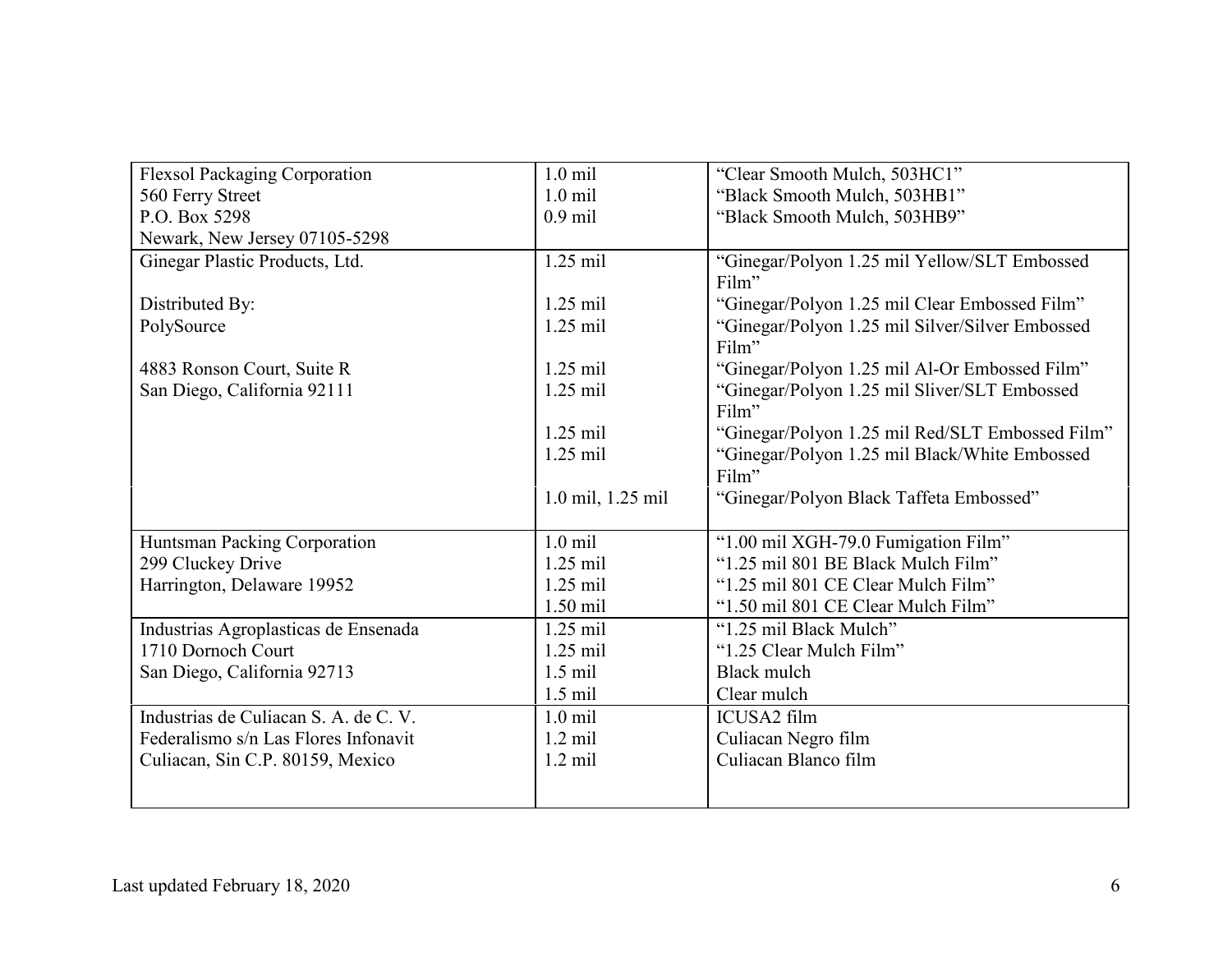| LECO Industries, Inc. 3235, Rue Sartelon Cite de | 1.0 mil 1.1 mil 1.1 | "High Barrier Climagro Corp" "High Barrier        |
|--------------------------------------------------|---------------------|---------------------------------------------------|
| Saint-Laurent, Quebec H4R 1E9 Canada             | mil 1.1 mil 0.9 mil | Climagro Corp" "High Barrier Climagro 110 BW"     |
|                                                  | 0.9 mil 1.00 mil    | "High Barrier Climagro 110 BS" "High Barrier"     |
|                                                  |                     | Climagro 100 HSB" "High Barrier 500 RG" "1.0 mil  |
|                                                  |                     | 115HSB Black"                                     |
|                                                  | $1.25$ mil          | "1.25 mill 355 HSC Clear"                         |
|                                                  | $0.9$ mil           | "115 HSB Black"                                   |
|                                                  | $1.00$ mil          | 207DW White                                       |
| Marshall Plastic Film Acquisitions, Inc.         | $1.25$ mil          | "Marshall Mulch SC" (smooth/clear)                |
| 904 E. Allegan St.                               |                     |                                                   |
| Martin, Michigan 49070                           |                     |                                                   |
| Mercury Plastics, Incorporated                   | $1.5$ mil           | "Clear Mulch"                                     |
| 14825 Salt Lake Avenue                           |                     |                                                   |
| City of Industry, California 91746-3131          |                     |                                                   |
| $(626)$ 961-0165                                 |                     |                                                   |
|                                                  |                     |                                                   |
| Mid South Extrusion                              | $1.00$ mil          | "1.00 mil Black Embossed"                         |
| 2015 Jackson Street                              | $1.25$ mil          | "1.25 mil Black Embossed"                         |
| Monroe, Louisiana 71202                          | $1.50$ mil          | "1.50 mil Black Embossed"                         |
|                                                  | $1.00$ mil          | "1.00 mil Clear Embossed"                         |
|                                                  | $1.25$ mil          | "1.25 mil Clear Embossed"                         |
|                                                  | $1.50$ mil          | "1.50 mil Clear Embossed"                         |
|                                                  |                     | "1.25 mil black/white colored embossed SAR 2K6 11 |
|                                                  | $1.25$ mil          | $003(A)$ "                                        |
|                                                  | $1.25$ mil          | "1.25 mil black/silver colored smooth SAR 2K6 11  |
|                                                  |                     | $003(A)$ "                                        |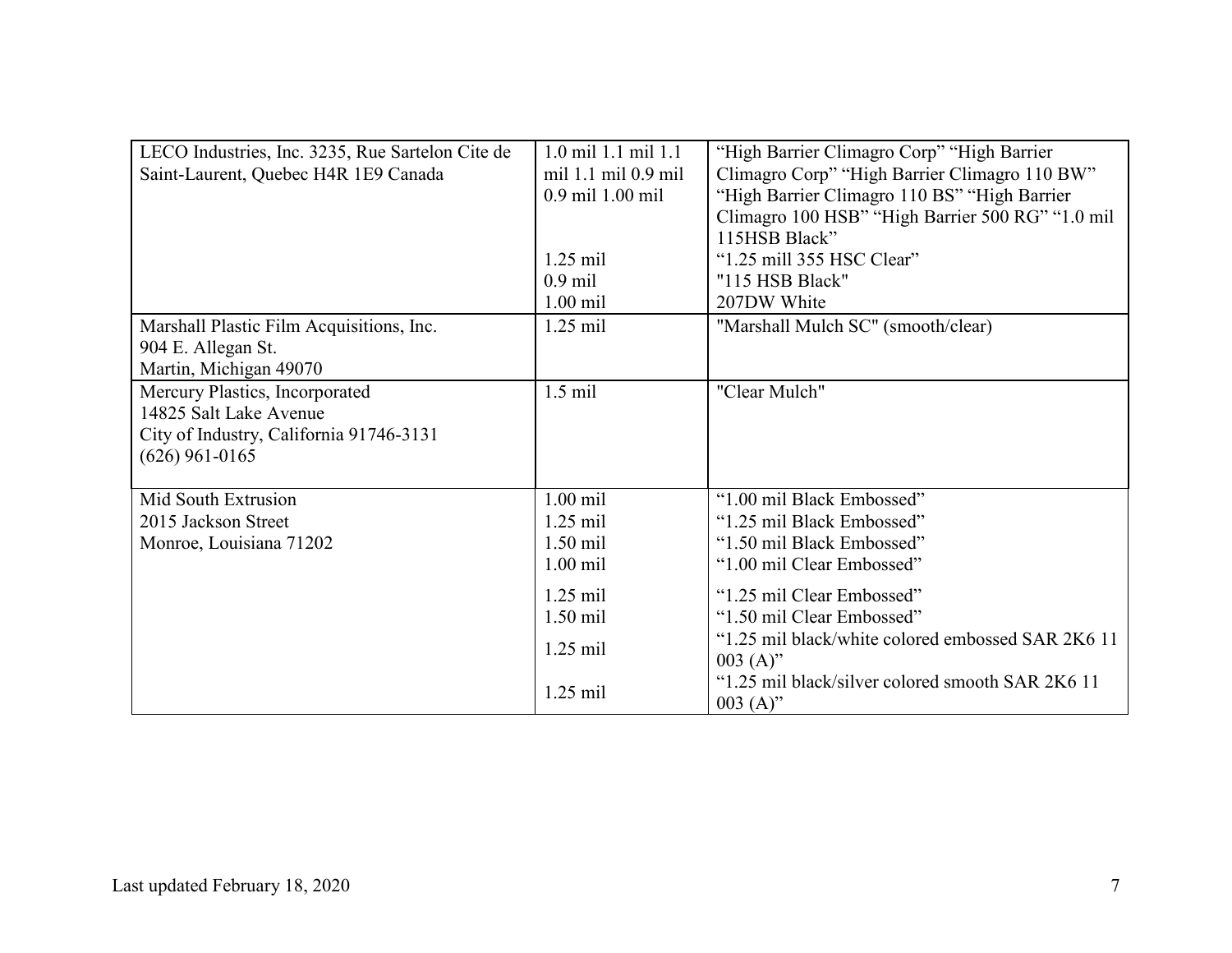| North American Film Corporation<br>19 Depot Street<br>Bridegeport, Pennsylvania 19405<br>$(610)$ 277-3155 | $1.0$ mil  | "AG-265 Black"                                    |
|-----------------------------------------------------------------------------------------------------------|------------|---------------------------------------------------|
| Omega Extruding of California                                                                             | $1.25$ mil | "Clear Film"                                      |
| 9614 Lucas Ranch Road                                                                                     | $1.50$ mil | "Clear Film"                                      |
|                                                                                                           |            |                                                   |
| Rancho Cucamonga, California 91730                                                                        | $1.75$ mil | "Clear Film"                                      |
| <b>PLAINNOVA</b>                                                                                          | $1.0$ mil  | "PLAINNOVA HB Clear 1.00 High Barrier"*           |
| Carretera A Nogales No. 11556                                                                             |            |                                                   |
| Col. La Venta del Astillero                                                                               |            |                                                   |
| Zapopan, JAL.                                                                                             |            |                                                   |
| Mexico CP 45221                                                                                           |            | *Formerly from Exportadora de Plasticos Agricolas |
| PlastiTech                                                                                                | $1.0$ mil  | "14J1 Clear Mulch"                                |
| 478 Notre Dame, St-Remi                                                                                   |            |                                                   |
| Quebec, Canada JOL 2LO                                                                                    |            |                                                   |
| 1-800-667-6279                                                                                            |            |                                                   |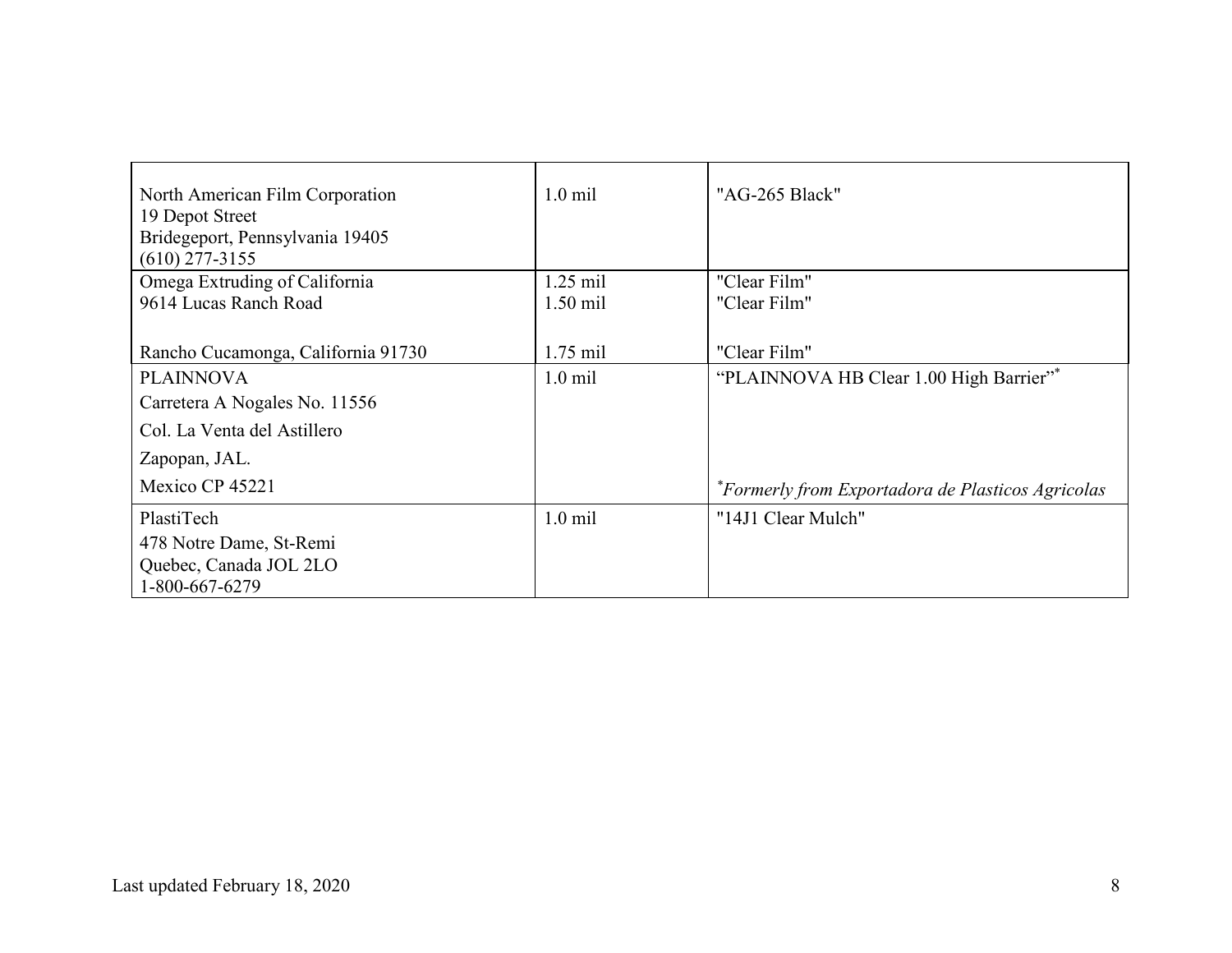| Pliant Corpoaration 2130 West Brandon       | $0.88$ mil $2.0$ mil | "0.88 mil XP4603L Black Tarpaulin" "XSF-400"       |
|---------------------------------------------|----------------------|----------------------------------------------------|
| Boulevard, Suite 101 Brandon, Florida 33511 | 1.25 mil 1.5 mil 1.4 | High Barrier Fumigation" Black-Colored mulch film  |
|                                             | mil 1.5 mil 1.0 mil  | "High Barrier" Black-Colored mulch film "High      |
|                                             | 1.0 mil 1.25 mil 1.0 | Barrier" Black/White-Colored mulch film "High      |
|                                             | mil 1.25 mil         | Barrier" Clear mulch film "High Barrier" Black-    |
|                                             |                      | Colored mulch film "High Barrier" Clear mulch film |
|                                             |                      | "High Barrier" Clear mulch film "High Barrier"     |
|                                             |                      | "1.00 mil XGH-79.0 Fumigation Film" "1.25 mil 801  |
|                                             |                      | BE Black Mulch Film"                               |
|                                             | $1.25$ mil           | "1.25 mil 801 CE Clear Mulch Film"                 |
|                                             | $1.50$ mil           | "1.50 mil 801 CE Clear Mulch Film"                 |
|                                             | $1.0 \text{ mil}$    | "AG-265 Black"                                     |
| Poly-Ag Corporation                         | $1.5$ mil            | "1.5 mil Green-colored UVA Clear E1320 Tarpaulin"  |
| 2350 Marconi Place, #105                    | $1.5$ mil            | "1.5 mil Black/White E1115"                        |
| San Diego, California 92154                 | $1.5$ mil            | "1.5 mil Black/Silver E1112"                       |
|                                             | $1.5$ mil            | "1.5 mil Black/Brown E1111"                        |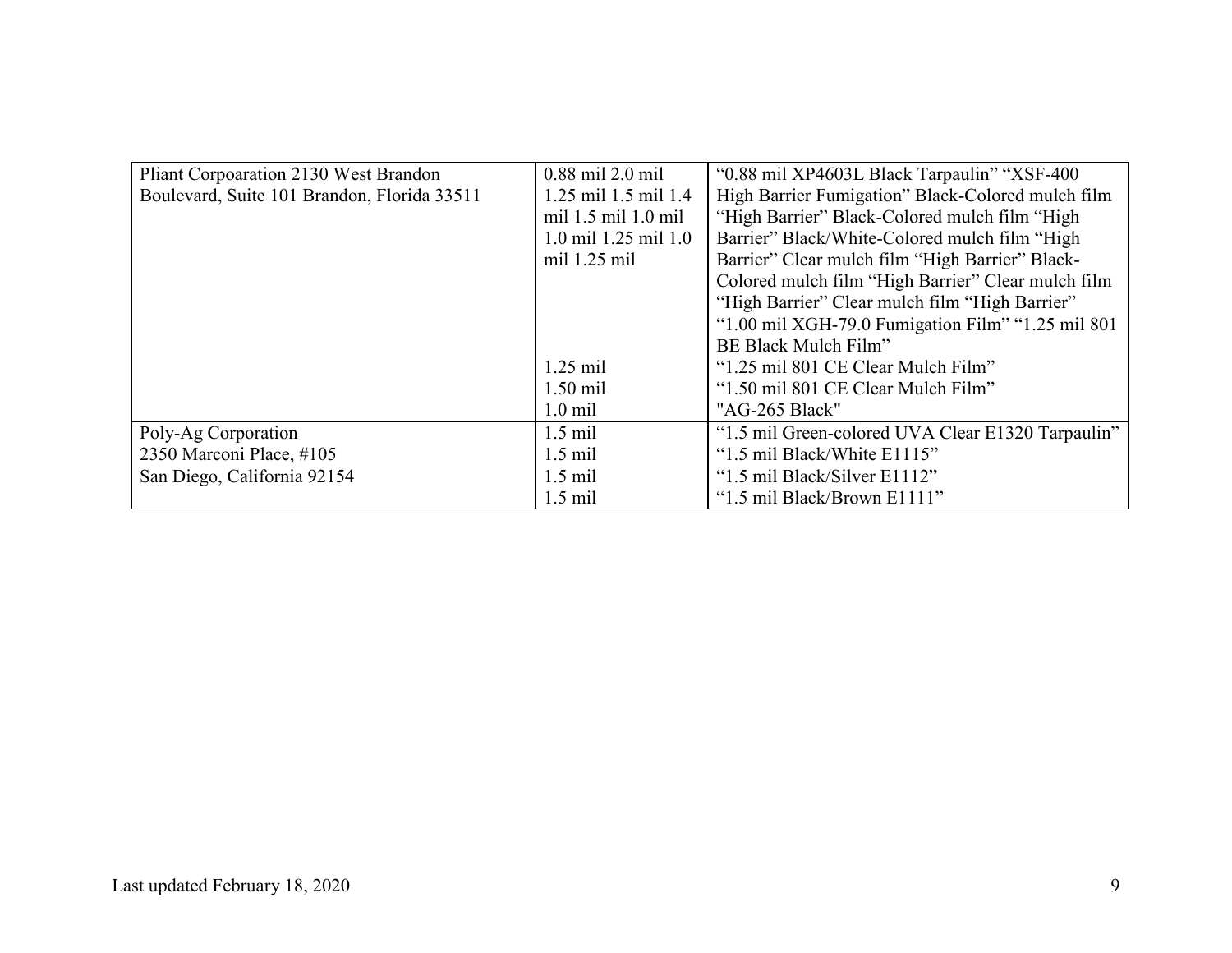| Poly Expert, Incorporated Laval, Quebec Canada  | 1.25 mil 1.25 mil           | "Poly Expert Clear High-Barrier 1.25 mil" "Poly"  |
|-------------------------------------------------|-----------------------------|---------------------------------------------------|
| (Distributed by Poly West)                      | 1.1 mil 1.0 mil 0.9         | Expert 1.25 mil Clear/Smooth HB Tarpaulin" "Poly  |
|                                                 | mil 0.9 mil 1.25+           | Expert 1.1 mil Clear/Smooth HB Tarpaulin" "Poly   |
|                                                 | mil                         | Expert 1.0 mil Clear/Embossed HB Tarpaulin" "Poly |
|                                                 |                             | Expert 0.9 mil Clear/Embossed HB Tarpaulin" "Poly |
|                                                 |                             | Expert Black/Smooth HB 0.9 mil or Greater         |
|                                                 |                             | Thickness" Poly Expert Black/Embossed HB 1.25     |
|                                                 |                             | mil or Greater Thickness"                         |
| Poly West 1106 2nd Street, Suite 112 Encinitas, | $0.6, 0.8$ mil $0.6, 0.8$ , | "Polydak Thermal HB" "Polydak HB" "Al-Or Brown    |
| California 92024                                | 1.0 mil 0.8, 1.0 mil        | HB"                                               |
|                                                 | $0.8, 1.0$ mil              | "SLT Brown HB"                                    |
|                                                 | $0.8, 1.0 \text{ mil}$      | "Black V-T HB"                                    |
|                                                 |                             |                                                   |
|                                                 | 1.0, 1.25 mil 1.0,          | "Silver/SLT HB" "Silver/Black HB" "Yellow/SLT"    |
|                                                 | 1.25 mil 1.0, 1.25          | HB" "Red/SLT HB" "White/Black HB"                 |
|                                                 | mil 1.0, 1.25 mil           | "White/White HB"                                  |
|                                                 | 1.25, 1.3, 1.4 mil          |                                                   |
|                                                 | $1.0, 1.25, 1.4$ mil        |                                                   |
| Raven Industries                                | $1.00$ mil                  | SoilSeal HD                                       |
| <b>Engineered Films Division</b>                |                             |                                                   |
| 1813 E Ave                                      |                             |                                                   |
| Sioux Falls, South Dakota 57104                 |                             |                                                   |
| $(800)$ 635-3456                                |                             |                                                   |
| Shields Bag and Printing                        | $1.25$ mil                  | "Silver/Black High Barrier Sheeting"              |
| P.O. Box 9848                                   |                             |                                                   |
| Yakima, Washington 98909                        |                             |                                                   |
| $(509)$ 248-7500                                |                             |                                                   |